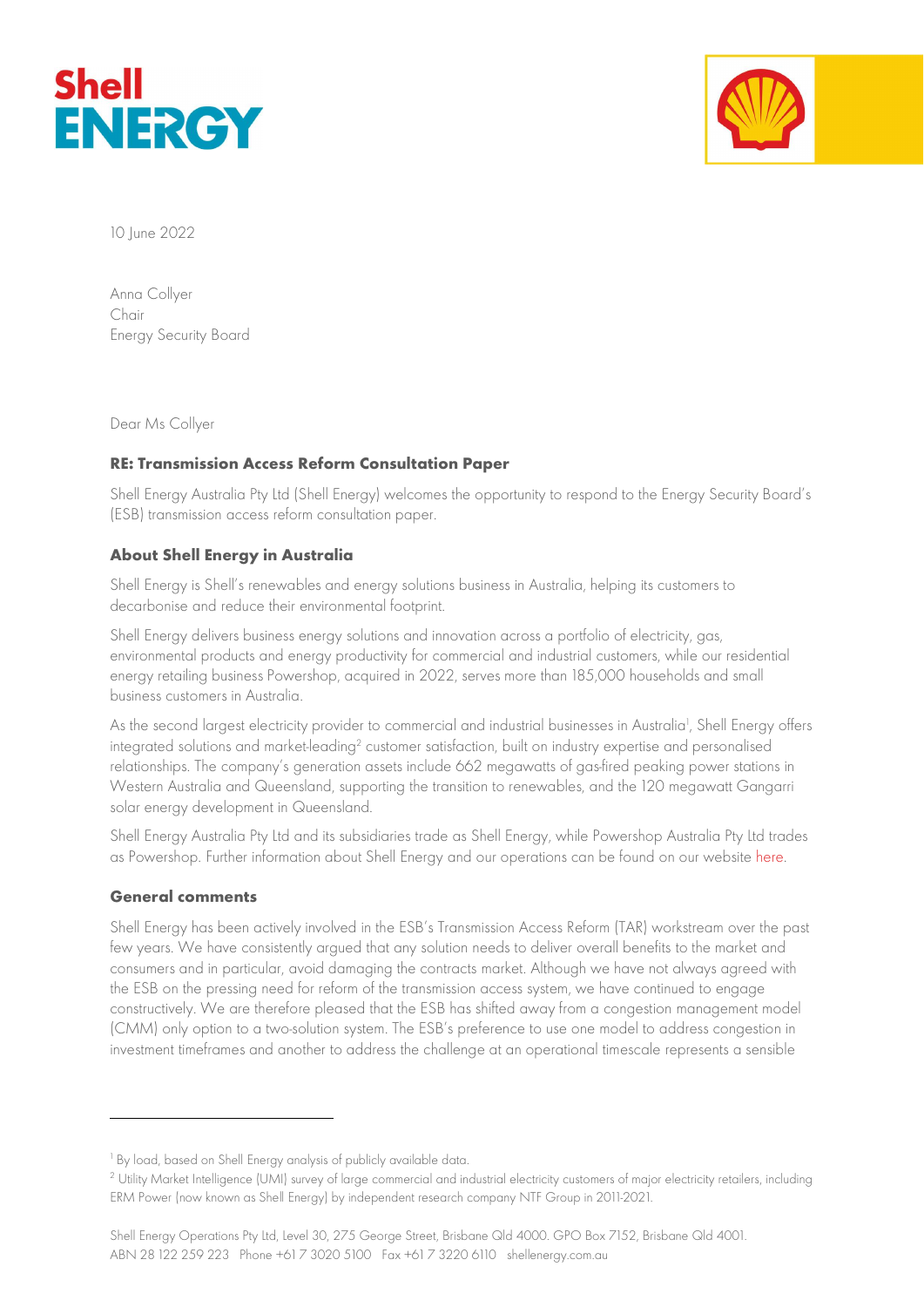



approach, and one that allows for increased flexibility in how current and future investors operate when faced with congestion.

As has been the case throughout the Transmission Access Reform work program, our main concern is the impact that these reforms will have on the contract market. Any solution which reduces contract market liquidity will fail to address the broader needs of the market as a whole. It is through this lens that we assess the ESB's options for access reform.

To date, there has been little analysis done on how these reforms will impact the contracts market. Without this it is incredibly challenging to determine whether one model offers a substantially improved set of costs and benefits over another model, or indeed, over the status quo. At the stakeholder webinar on 26 May, Shell Energy noted that the ESB has indicated that it has commissioned modelling to assess and compare the CRM and CMM. We urge the ESB to ensure that this modelling considers what the impact these models will have on contracts markets. Alternatively, a sensitivity analysis could explore the potential outcomes of reduced contract market liquidity under the CMM in particular.

The ESB has consistently argued through this process, that reform of the transmission access regime should ideally lead to battery energy storage systems (BESS), or other flexible load or storage, locating in areas of the grid where they could be used to alleviate the impact of congestion. Currently, the ESB argues that the CMM is attractive as it has the potential to provide low locational marginal prices (LMPs) in an area subject to congestion, which could incentivise a battery storage system to locate there and therefore benefit from lower charging costs. The BESS would then act to utilise low cost energy that would otherwise be spilled. However, charging costs form just one part of the overall decision behind choosing where to locate battery storage.

One of the most important factors in assessing the preferred location for BESS is that a BESS can take advantage of high prices in energy and FCAS markets when they arise by dispatching. If the BESS has located in an area where there is congestion, then lower charging prices will make little difference if its dispatch is constrained during high price trading intervals. Other issues such as land access and its costs, and charging resource availability when needed also play significant roles in the decision of where to locate a BESS. Introducing LMPs at times of congestion is not a panacea for many of the issues that the proposed transmission access reform is seeking to address.

Shell Energy still does not consider there to be a strong need to reform the current access arrangements. By and large, the market has solved the issues themselves, with new participants taking better stock of locational drivers as marginal loss factors and the presence of other generators when choosing where to build new generation. That said, there is certainly scope for further improvement in the area of market information provision and to encourage generators to invest in network augmentations.

### Congestion zones with connection fee

As a whole, Shell Energy does not strongly prefer either of the two investment timeframe options. Indeed, there could be elements of the two options – transmission queue or connection fees – that could be combined into a single solution. In particular, we are supportive of the concept that a generator that has paid for physical network augmentation should be granted preferred access, either through an improved queue position, or through firmer access to CMM rebates, should the CMM be implemented. Our comments therefore reflect where we see that improvements could be made to the design that the ESB has presented.

Shell Energy proposed a locational connection fee model when the ESB called for alternative models earlier in 2022. We are pleased that the ESB has taken this input on board and used our proposal as a basis for the congestion zones with connection fees model. We still see that there could be benefits in a connection fee model if it encourages both existing and new generators to invest in network augmentations or limits the ability of new generators to increase constraints on existing generators.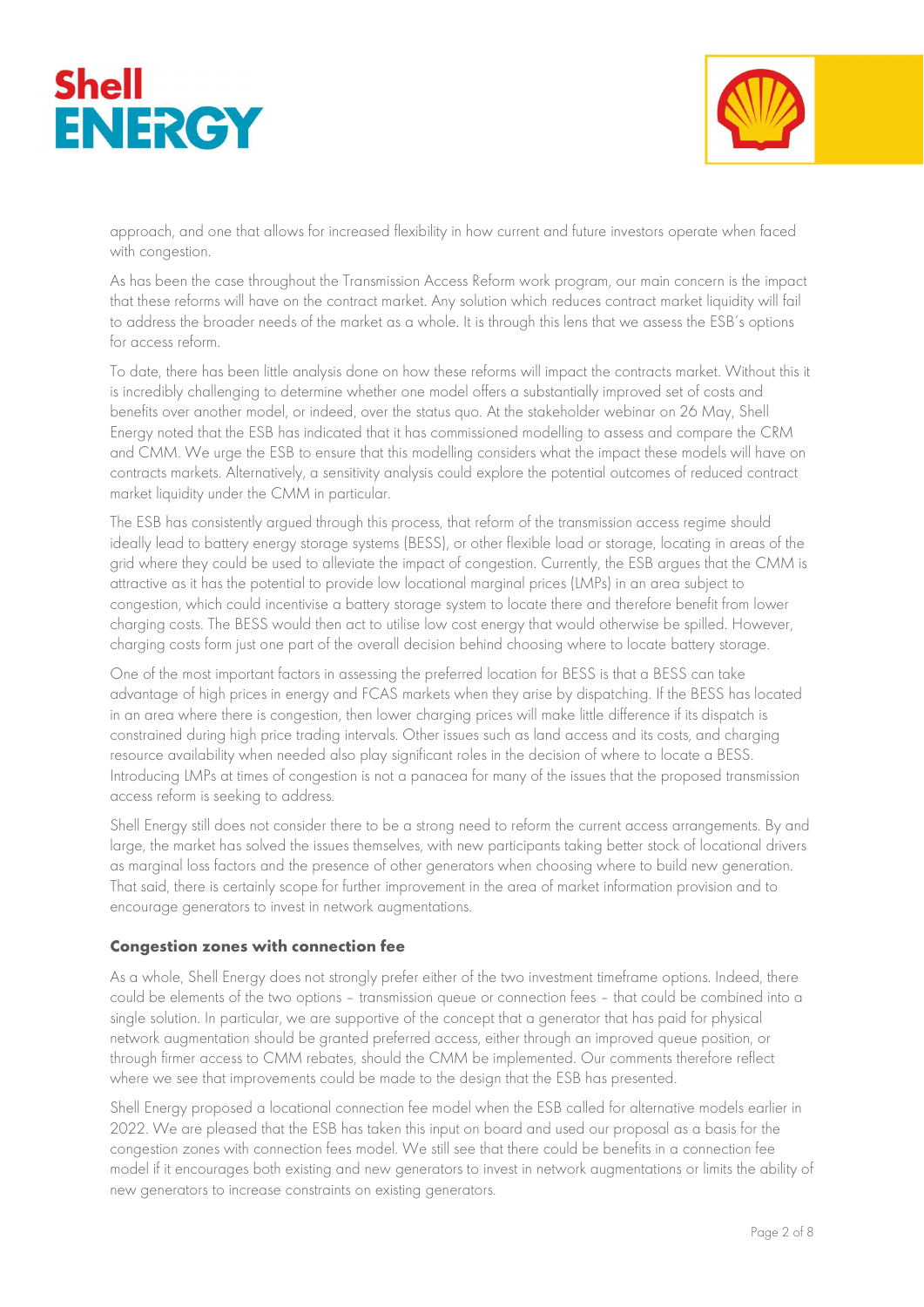



The ESB's indicative design does stray from the intent of our proposed connection fee model in parts. The consultation paper suggests that connection fees could be set at high or low levels to either encourage or discourage generation in particular locations. In our view, connection fees should reflect the costs necessary to deliver the maximum level of congestion a generator is prepared to accept. In practice, this is likely to mean that in certain areas connection fees will be higher than in other areas if larger network augmentation projects are required, but if a generator determines that the total costs of a project including connection fee are efficient even in a relatively constrained part of the network, then that should be an acceptable outcome. Provided of course that the connecting generator's decision does not materially harm existing generators.

A well-designed connection fee model should not represent a central planner's view of where new generation should be built. Instead, it should give the commercial entities the capability to determine where the optimum coordination of generation and transmission exists. This may not be where a central planner considers it is. The willingness of the connecting generator(s) to pay a connection fee to facilitate network augmentation provides a strong signal as to where efficient connection locations exist. It also transfers the risk of poor locational decisions from consumers to the connecting generator(s).

Further, the consultation paper appears to suggest that connection fees may not necessarily be used for the purposes of actually delivering network augmentations, but instead could be used to reduce transmission costs for end users. The consultation paper states:

"If a connection fee model were adopted, it would be necessary to consider what should happen to revenue recovered from generators via connection fees. For instance, the revenue could be used to offset transmission use of service charges paid by consumers by funding transmission expansions contemplated in the ISP and selected via the transmission planning process." 3

While reducing transmission costs for end users would be a worthy goal of broader reform, our design was based on the premise that generators paying a locational connection fee would be directly funding transmission augmentation where requested. We acknowledge that there may be instances where a generator seeking to connect into a REZ could pay a connection fee which offsets some of the construction costs, but this would be relevant to the specific generator and transmission project rather than by virtue of the system's design. We consider that there are real risks to investors in implementing a system where a generator pays a connection fee but no network augmentation occurs as congestion will still occur – and perhaps even be worse. This would represent a poor outcome and would seem to be entirely contrary to the aims of this reform.

If connection fees are not used for augmentation such that existing generators are not negatively impacted, then we may end up with a scenario where a new generator is willing to pay a high fee to connect but their project constrains down existing generators. One of the key aspects of the investment timeframes solution is to provide greater certainty about transmission access when making investment decisions. If a project has paid a connection fee then it should have a strong degree of certainty over what they are paying for, in this case congestion risk (or lack thereof). To move away from this concept would undermine the whole point of these proposed reforms. It would create a situation like now where economic projects can be harmed by congestion brought about by subsequently connecting generators.

The situation could be exacerbated under the CMM depending on the exact design. If generators that have paid connection fees receive firmer allocations of congestion rebates (which would be a reasonable design choice), then where augmentation has not occurred, other generators would likely face a fall in their allocated rebates as there is more generation to share the same amount of congestion charges paid. This presents an

<sup>&</sup>lt;sup>3</sup> Energy Security Board, *Transmission Access Reform consultation paper*, May 2022, p28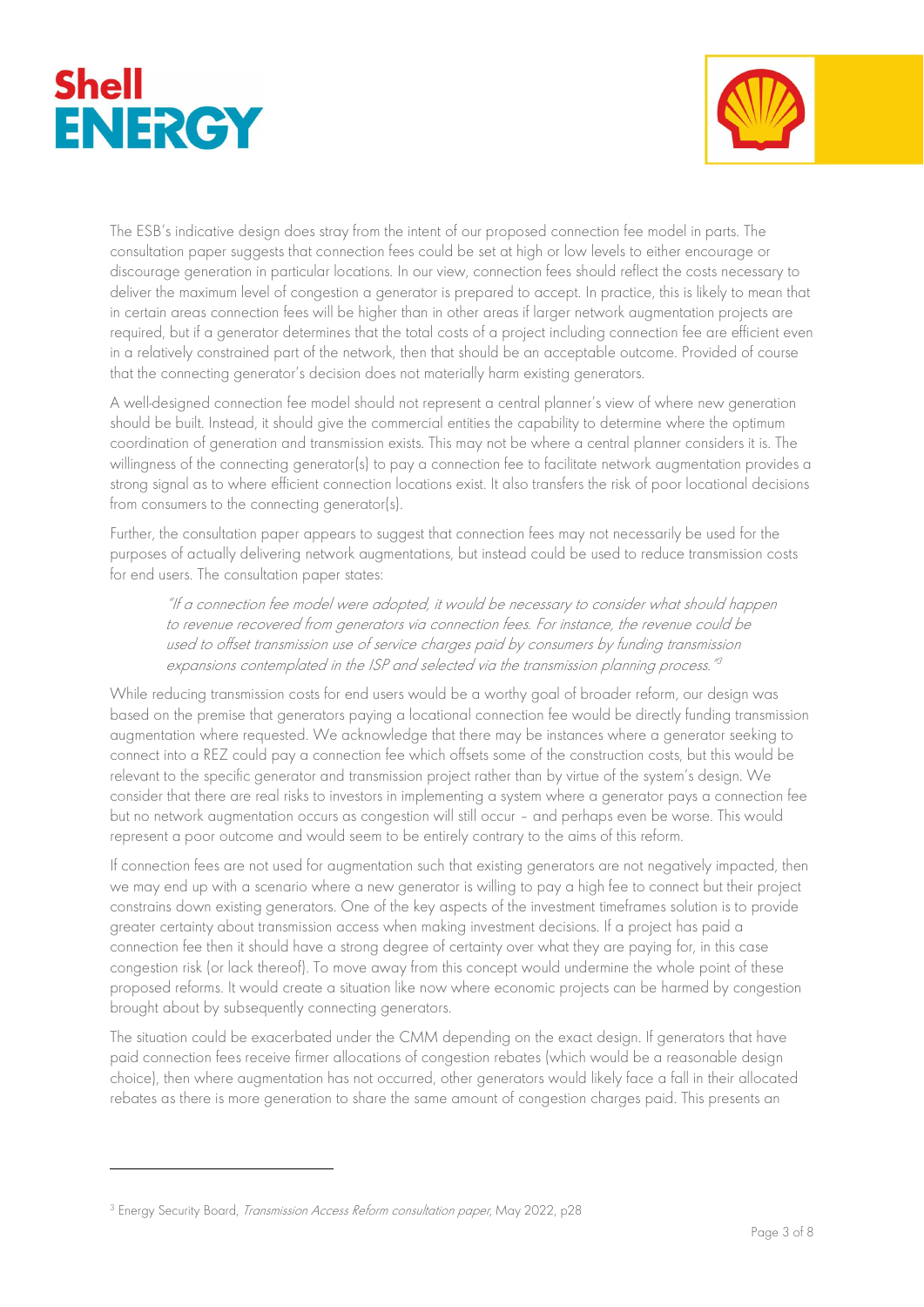



inequitable outcome, and one that is worse than current outcomes, as well as one that increases risks for generators.

The ESB queries how multiple generators seeking to connect to the same part of the network should be treated. Ideally, Shell Energy considers that the TNSP, and perhaps even AEMO, would have a role to play in informing the various parties and coordinating a scale-efficient approach that would allow multiple generators to connect. The Rules should be clear in this regard to remove any uncertainty that TNSPs and AEMO have an obligation to provide information and facilitate efficient network augmentation outcomes.

We consider that a well-designed connection fee model would factor in the kinds of technologies seeking to connect and the expected times of congestion in each part of the grid. For instance, a congestion zone with largely solar plants may be able to host a wind farm or energy storage without necessarily requiring significant transmission augmentation. Alternatively, a generator seeking connection at that location may agree to be constrained off during daylight hours when solar output is high in return for a low connection fee.

## Transmission queue

Shell Energy sees a number of positive elements in the proposed transmission queue design. In principle, the notion that the last generator to connect is the first to be curtailed is a reasonable concept. However, as the consultation paper notes, once generator coefficients are taken into account, it would be exceedingly rare for a queue position to be used as a tie-breaker.

We also consider the ESB should correct some of the claims it makes around the impact of marginal loss factor (MLF) and generator coefficients. Generator bids as submitted are based on prices at the regional reference node (RRN). While prices may vary at the connection point, it is the price corrected by the MLF, at the RRN that is used to determine dispatch outcomes. The consultation paper states that "generator coefficients tend to determine who gets dispatched in the presence of congestion"<sup>4</sup> . While generator coefficients certainly play a role, there are several other factors including minimum stable loads and ramp rates that also impact which generators are dispatched at times of congestion. It is not so simple as to suggest that generator coefficients lead to "winner take all" outcomes.

There are two elements of the transmission queue that we consider represent strong design options for any investment timeframe option, and that could be combined with the connection fee model. The first is the use of a queue position as a factor in determining who is allocated congestion rebates under the CMM, should the CMM be implemented. The second element we see as a good design choice is the concept that a generator could improve its queue position by investing in network augmentation. This latter mechanism complements the connection fee model as it effectively rewards generators that contribute to improve the transmission network. Where a generator contributes to improve the capability of the transmission network to deliver energy to consumers, we consider the generator should be allocated a firmer position in the queue for allocation of congestion rebates. Shell Energy is certainly more favourable to an overall design that incentivises both new and existing generators to invest in augmenting the transmission network.

As with our comments of the connection fee model, it is not enough for a generator to simply pay to improve their queue position. Any payment must be linked to a physical network augmentation.

One potential downside of this option that we observe is the potential for a slow process when going through an expression of interest (EOI) and then an auction to receive a queue position. From a developer's perspective they would have to be ready at the point of EOI, then go through an administrative process to get a spot in the queue. If an auction is required further delays would occur. Developers would effectively be slowed down by

<sup>4</sup> Energy Security Board, op cit. p 15.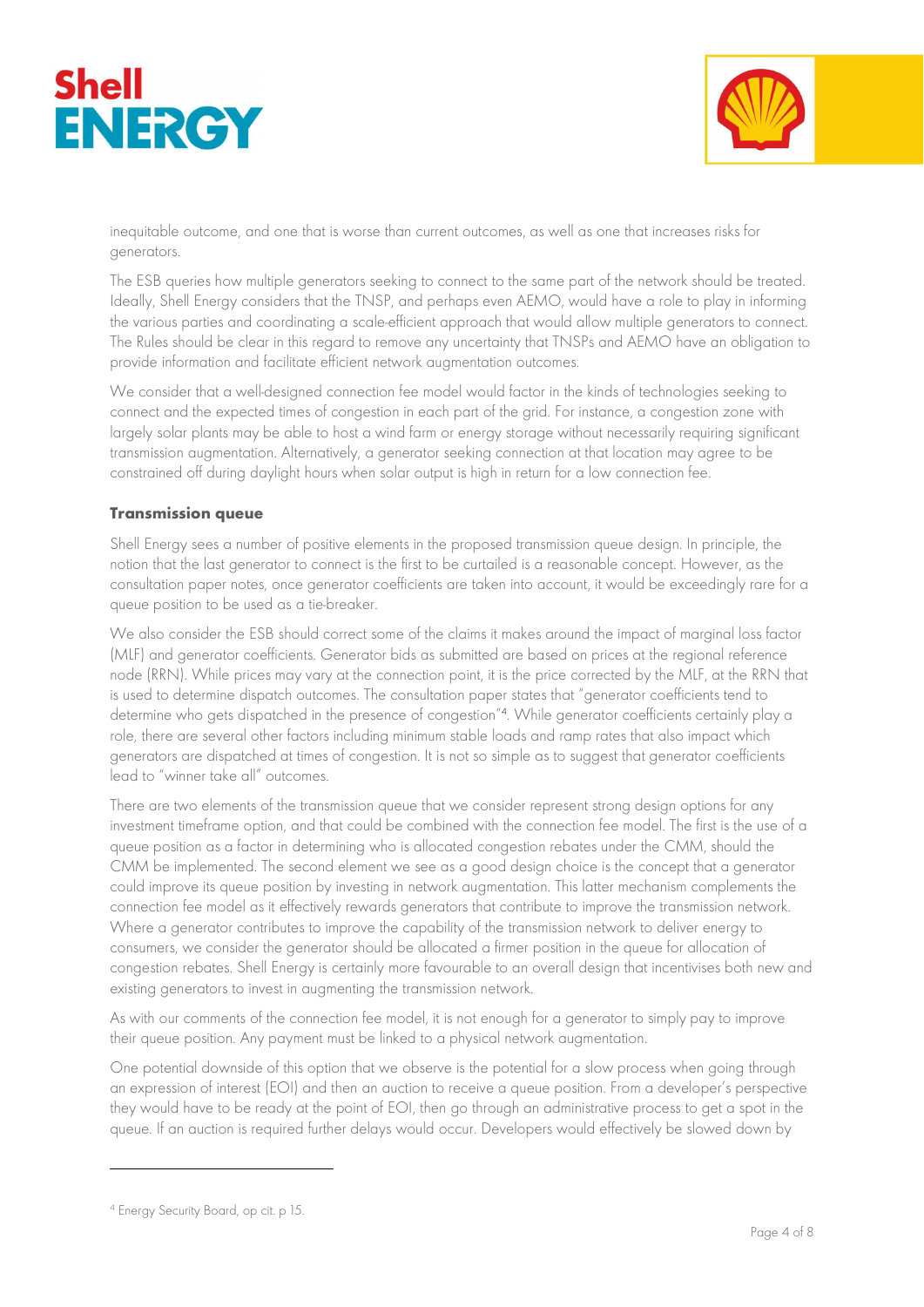



the pace of the decision-making process to allocate queue positions. This could lead to delays in building new generation and potentially higher costs to deliver projects. In contrast, the connection fee model is unlikely to lead to such delays provided that any payment is linked to a physical network augmentation to mitigate congestion. The queueing model could be improved by linking direct generator funding of network augmentation with allocation of queue position.

# Congestion Management Model

The ESB has outlined the basic architecture of the CMM for some time, since it originally proposed the model. As such, we have little more to add on how it would operate. What is still unclear, and essential to understanding the impact of the CMM, is how congestion rebates would be allocated to generators. We note that the ESB has set out five potential options for allocating rebates, but the actual impact on generators remains unclear. We consider that there needs to be a comprehensive assessment of how each would operate in practice and the impacts of each model on existing and new generators. We welcome the ESB's commitment to exploring "the pros and cons of the various design choices for allocation metrics …[and] how different allocation metrics might support efficient hedging arrangements in the contract market both now and in the future…" Shell Energy is extremely interested in the outcomes of this work and would be eager to participate in any industry working groups on the matter.

With respect to the rebate allocation options discussed, Shell Energy is firmly opposed to the concept of a centrally-inferred estimate of short run marginal cost (SRMC). Given that fuel costs can vary sharply – recent trends in gas and electricity prices are a good example of this – any estimate will invariably be wrong. It is also unclear as to how the SRMC for BESS, pumped hydro storage or standard hydro would be calculated. Linking market outcomes through congestion rebates, to inaccurate estimates of SRMC is likely to increase risks to consumers and lead to a reduction in the volume of contracts generators are prepared to make available.

We also thank the ESB for clarifying how generation from non-scheduled and semi-scheduled generation would likely be treated under the CMM. At the public forum on 26 May, the ESB indicated that semi-scheduled generators' availability would be set at the lower of the actual dispatched volume or the uninterruptible intermittent generation forecast (UIGF) value.

Shell Energy has also identified a range of issues with the notion of excluding peaking generators from congestion rebates if the regional reference price (RRP) is below \$300/MWh. Firstly, it would require a methodology to be developed to designate what constitutes a "peaking generator". Then it assumes that a designated "peaking generator" would only generate at prices above \$300/MWh and, by extension, that it limits its contract market activity to selling caps. In practice, so called "peaking generators" may make some volumes of swap or option contracts available at prices lower than the \$300/MWh strike price for caps. Similarly, "peaking generators" may operate at lower prices to support a hedging position for a retail book. Further, the \$300/MWh strike price is largely a historical artifact and may not be reflective of the cost to generate based on gas or diesel prices. In reality, it may be economic to generate at prices below \$300/MWh, or conversely, it may not be economic to generate until spot market prices are higher.

By restricting some generators to receiving congestion rebates when the RRP is more than \$300/MWh, a generator's flexibility to operate under a range of market conditions is reduced. Overall, we see the proposal as not in the best interests of the market at a time when the market is in transition. Output from gas/liquid fuelled generators, BESS, pumped hydro storage and standard hydro generators will be required to ensure reliable supply to consumers as coal fired generators retire and greater volumes of intermittent renewable generation are in the market.

As indicated above, the concept of restricting congestion rebates to certain types of generator also poses issues for how a "peaking generator" is defined. While this role has traditionally been played by gas-fired or dieselfuelled generators and in more recent times batteries, coal-fired generators and hydro-electric plants may make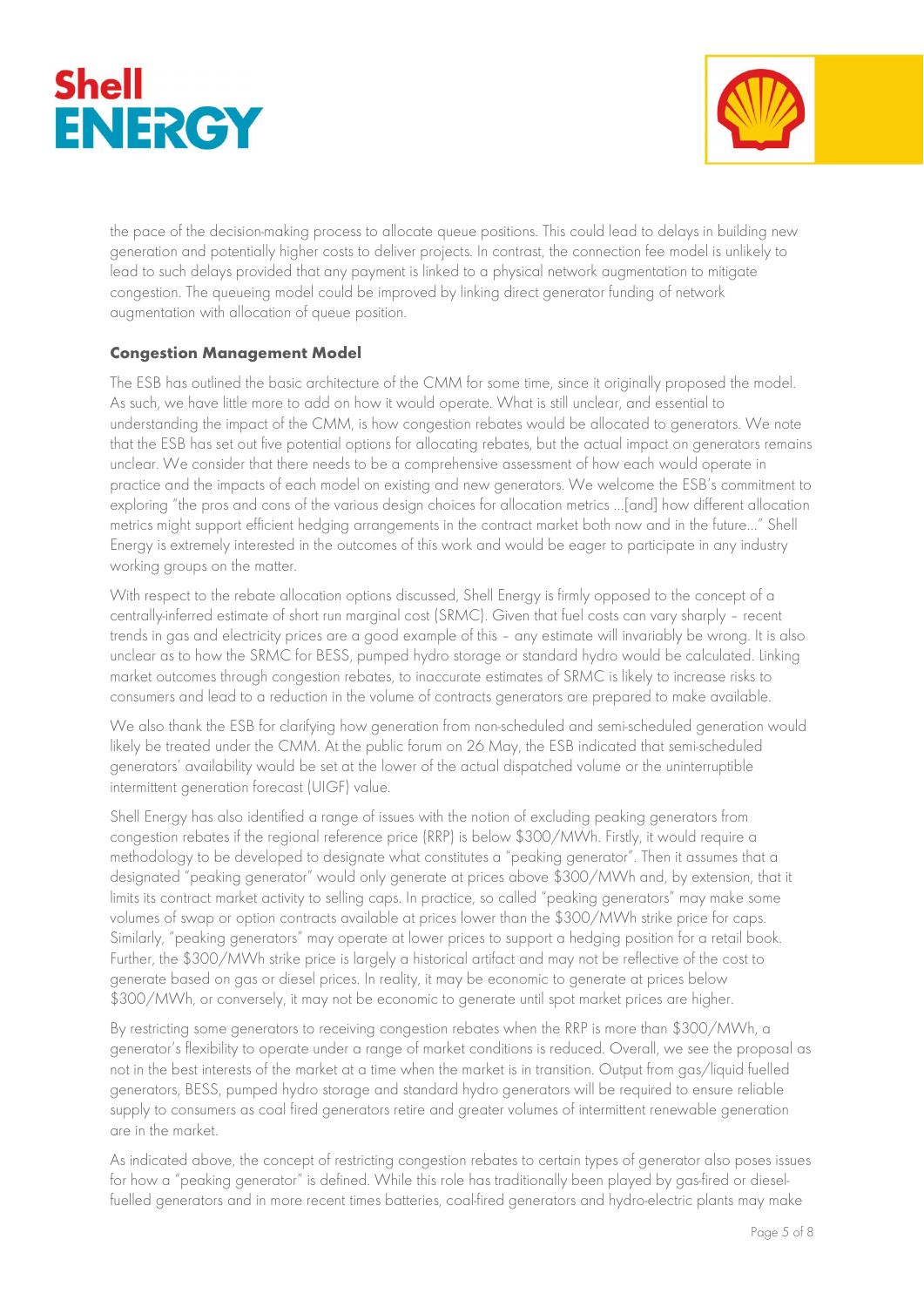



some volumes available only at prices above \$300/MWh. The continued rollout of grid-scale batteries and the potential for increases in demand response changes the nature of what has typically been known to be peaking generators. In the case of batteries, being able to charge at negative prices may mean that it is economic to dispatch at prices below \$300/MWh, particularly when interactions with frequency control ancillary services markets are considered.

Shell Energy considers that the ESB should revisit the mechanics of how any limit on providing congestion rebates to designated peaking generators may apply, including which generators are classified as such, how demand response would be treated, and the bid stack of the generators at the time. Indeed, if a peaking generator has a volume of energy above minimum stable load bid in at sub \$300/MWh prices then we consider it would be reasonable to allow for congestion rebates to be paid to volumes bid below \$300/MWh (or alternative value).

The consultation paper is also silent on the allocation of congestion rebates to inter-regional settlement residue units. The Paper does suggest that implementing the CMM would remove the need for AEMO to manage negative inter-regional settlement residues at dispatch. Such an outcome could only be achieved where interregional settlement residues are allocated a portion of congestion rebates based on the LMPs of the node at which they connect in each region. Absent this, transmission use of system charges would need to increase to fund the increase in negative inter-regional settlement residues. The only other potential alternative to this would be that inter-regional settlement residue units would no longer reflect the price difference between the respective RRPs but would be changed to reflect only the price difference between the LMPs of their respective connection point in each region. Such an outcome would result in the inter-regional settlement residue unit being less effective for hedging inter-regional basis risk. Either of the outcomes indicated would in Shell Energy's view have a negative impact on the contracts market. We ask that the ESB provide greater clarity with regards to the allocation of congestion rebates to inter-regional settlement residue units.

One clear advantage of the CMM is that it can work neatly with either of the investment timeframe options in that the allocation, or firmness of congestion rebates can be linked to queue position, or paying a connection fee. Access to congestion rebates could also represent a fair return for what generators would receive for paying a connection fee or investing in transmission network augmentation to improve their queue position. As we have made clear already, this is contingent on any connection fees being used to augment the network and not simply as a fee to reduce overall network costs.

An area that remains unclear to Shell Energy is with regards to claims made in the Paper that the CMM will reduce costs to consumers via improvements in dispatch outcomes. In isolation, neither the CMM nor CMM will necessarily improve network flows to consumer loads. As such, they are unlikely to influence the regional reference price (RRP) outcome and settlement pricing to market customers for non-scheduled loads which will continue to be based on the RRP. While scheduled loads could benefit if they were located in an area of network congestion, LMP outcomes could also be high at times where a supply side deficit was present at that location. Such an outcome could occur where intermittent generation is the only supply side resource. It is therefore unclear to Shell Energy that claims set out in the Paper with regards to consumer costs are justified.

Overall, Shell Energy wishes to reserve judgement on whether the CMM is a preferable approach until we see the results of the ESB's work on allocation metrics. We recommend that this work form part of a broader assessment of the costs and benefits of the whole transmission reform approach to ensure that it will deliver value for the market and energy users.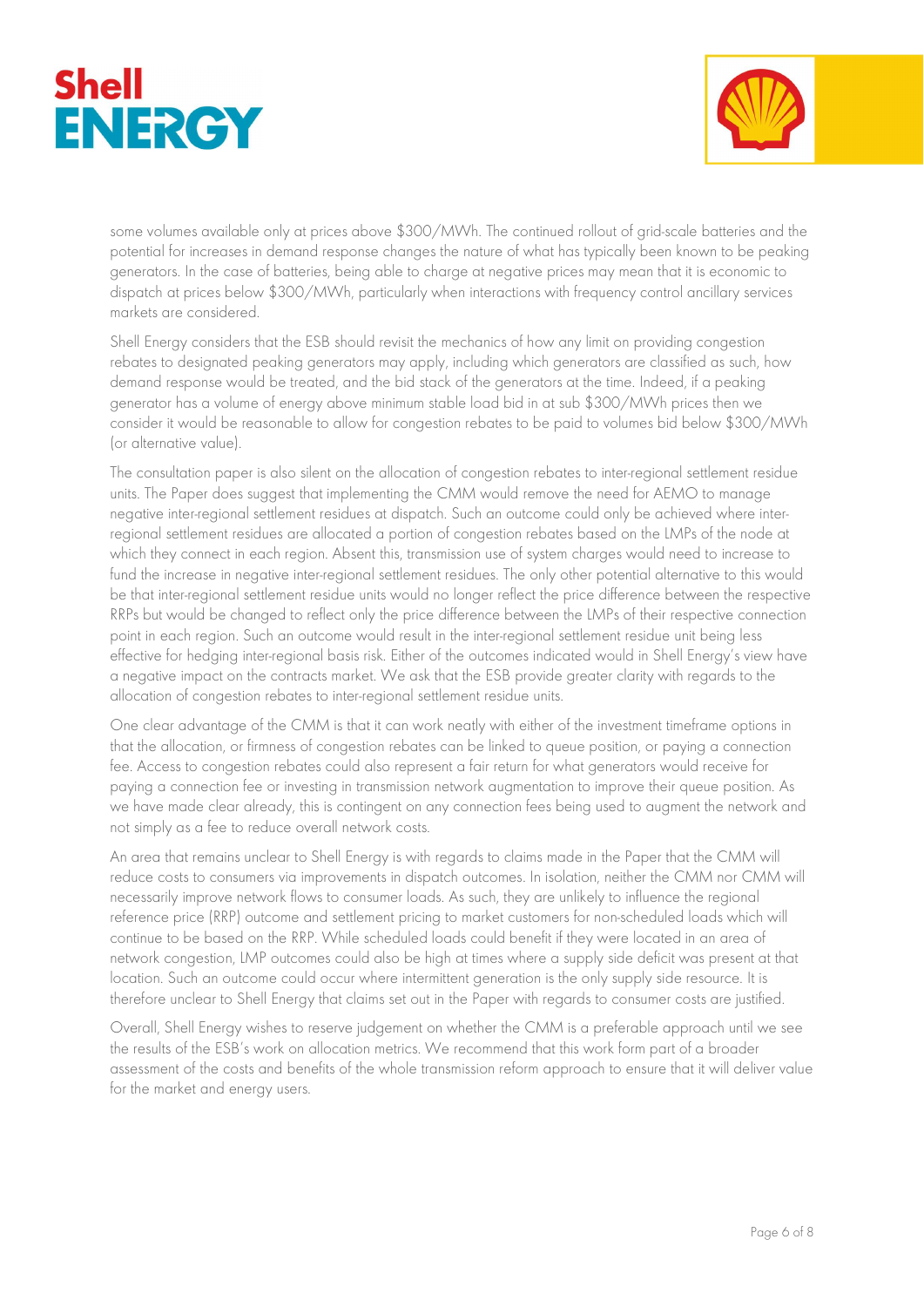



## Congestion Relief Market

Shell Energy is attracted to a number of the design elements in the congestion relief market (CRM). The notion of a voluntary market to reveal the value of congestion both to those who wish to be dispatched and those who agree to be constrained off is an appealing prospect. However, we share the ESB's concern about the implementation costs. We consider there would be significant initial and ongoing costs for ourselves, and other market participants, to upgrade systems to allow for bidding into the CRM for all possible constraints. In addition, systems would likely have to be updated regularly to take into account new constraints when they eventually emerge. Finally, we are concerned that requiring NEMDE to co-optimise for another market would lead to a further delay in the issuing of dispatch instructions which is already delivered late leading to market inefficiencies.

Finally, it appears to be more difficult to determine what benefits a generator would receive from either of the investment timeframe options if they were implemented alongside the CRM. Although the consultation paper suggests that generators with a higher priority queue position could be eligible to sell into the CRM, this appears to be a relatively weak incentive.

Overall, Shell Energy is unconvinced that the costs and complexity involved in establishing a CRM will outweigh the benefits it may ultimately provide.

### Conclusion

At this stage, Shell Energy is reserving judgement on the choice of any particular mechanisms to address congestion, particularly in operational timeframes. We believe that a cost-benefit analysis is essential to giving market participants more information on the potential impacts of these reforms. As of yet, there has yet to be a comprehensive assessment of the costs of implementation and the benefits that these designs may bring. The previous assessment from NERA had flaws that over-represented the notional benefits that reform would bring. It is also essential that the ESB consider the impact of this reform on contracts markets. Deep and liquid contract markets underpin reliability of supply to consumers, healthy retail competition and efficient retail pricing for end users.

We do note that the ESB's decision to shift from a single-mechanism solution to a two-part solution is a significant and appropriate change. Using different mechanisms to provide incentives to address congestion at the investment and operational timeframes respectively is a positive step.

The two proposed investment timeframe options – congestion zones with connection fee or transmission queue – have a number of positive aspects that could improve signals to better locate new generation projects. In particular, Shell Energy supports the concept that generators who have funded network augmentations should benefit in some way. One potential benefit could be firmer access to congestion rebates under the CMM.

There are several design elements for all options that we consider need further examination. For example, we consider that under both investment timeframe options, funds received from generators paying either a connection fee or to improve their queue position should be used to directly fund network augmentation in those areas. We consider the ESB's suggestion that this revenue could be used to directly reduce TUOS costs for consumers could place higher risks on generators as it would likely reduce the funds available to other generators in a congested node. Where generators are incentivised to invest in network augmentation customers are likely to benefit from lower transmission costs as generators have paid for something that would ordinarily be paid for by consumers. Network augmentations are also likely to improve network flows, therefore improving reliability of supply for consumers. Without direct network augmentation, neither the CMM nor CMM alone will improve network flows.